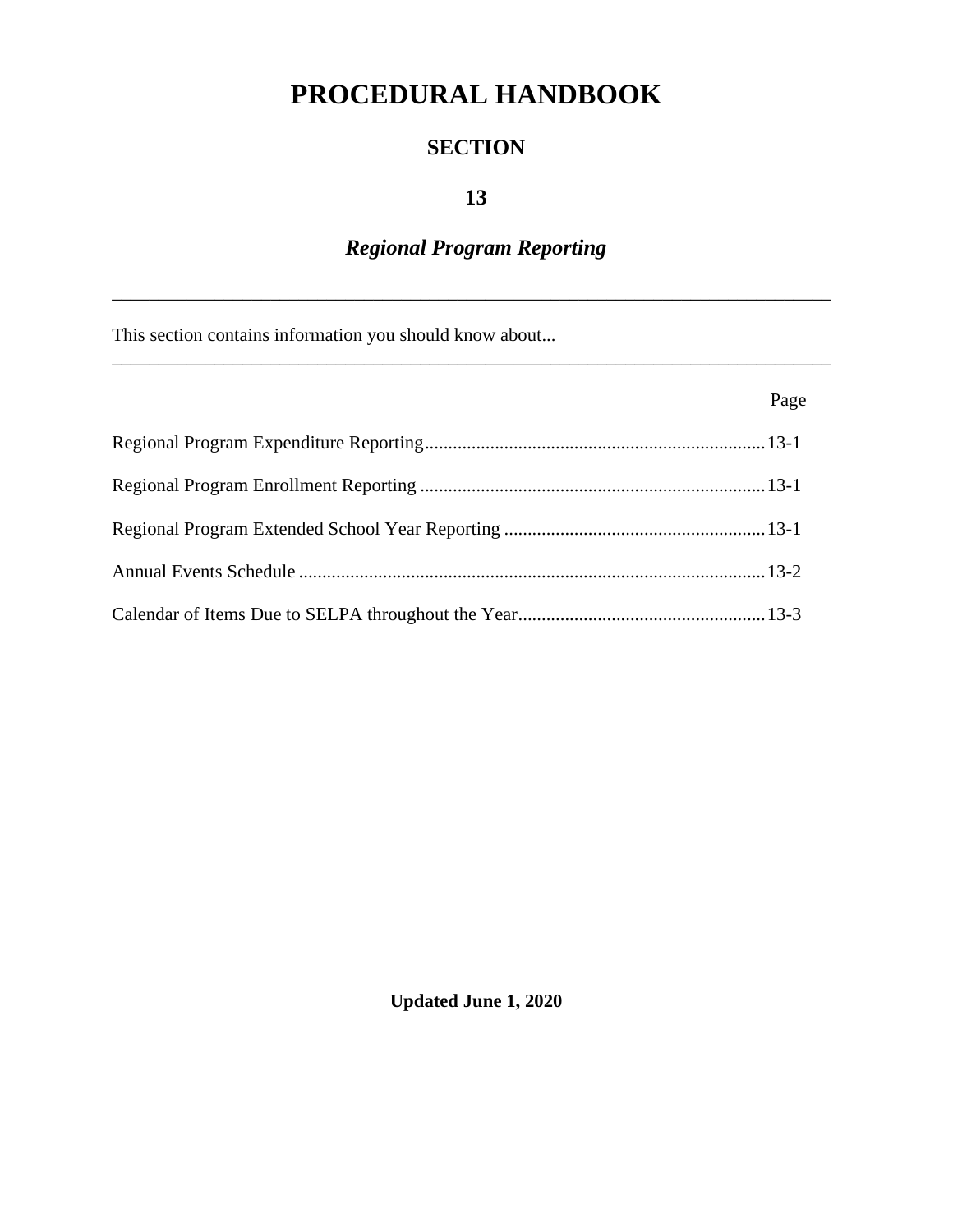# **REGIONAL PROGRAM EXPENDITURE REPORTING**

Regional programs are operated on a pay as you go basis to ensure judicious use of public funds. Caps are in place for certain items such as administration, clerical, and related services. Within the allowable caps, the costs associated for each program are funded based on regional program enrollment and the cost per student by program type.

Regional program operators complete regional program expenditure reports (see pages 12-4 through 12-6) five times annually. The reporting periods are:

- $\triangleright$  Estimate of costs for the year, due to SELPA October 15<sup>th</sup>
- $\triangleright$  Estimate of costs for the year, due to SELPA January 15<sup>th</sup>
- $\triangleright$  Therapeutic learning program (GROW) estimate of costs for the year, due to SELPA March 31<sup>st</sup>
- $\triangleright$  Estimate of costs for the Adopted Budget for next year, due to SELPA April 15<sup>th</sup>;
- $\triangleright$  Actual costs for the year, due to SELPA July 15<sup>th</sup>

Regional program expenditure reports are completed by business personnel of the district operating the regional program(s) and returned to the SELPA Accountant for inclusion in the SELPA Funding Model. SELPA Funding Model updates are published five times each year:

- $\triangleright$  November first update of Funding Model using current year regional program estimated costs
- $\triangleright$  February P-1 update
- $\triangleright$  April Therapeutic learning program (GROW) estimates for use with Mental Health invoices
- $\triangleright$  April Adopted Budget for next year
- $\triangleright$  August final Funding Model using year end actuals for regional program expenses.

# **REGIONAL PROGRAM ENROLLMENT REPORTING**

Regional program operators report enrollment data to SELPA five times per year. Pay as you go calculations are done using actual program enrollment by district of residence. Regional program enrollment data is annualized and projected for the year and provided to SELPA on the following schedule:

- October
- $\triangleright$  January
- $\triangleright$  March Therapeutic learning program (GROW) only
- $\triangleright$  April For next year's Adopted Budget
- $\triangleright$  June All regional program enrollment data due for final year end Funding Model calculations

# **REGIONAL PROGRAM EXTENDED SCHOOL YEAR REPORTING**

Attendance and expense reporting for Extended School Year (ESY) are done separately from reporting during the regular school year. Pay As You Go (PAYGO) calculations for ESY are based on a student being enrolled for at least three days during the program. Regional program operators will provide SELPA with copies of attendance rosters to verify student enrollment and regional program expense forms for ESY by the end of July.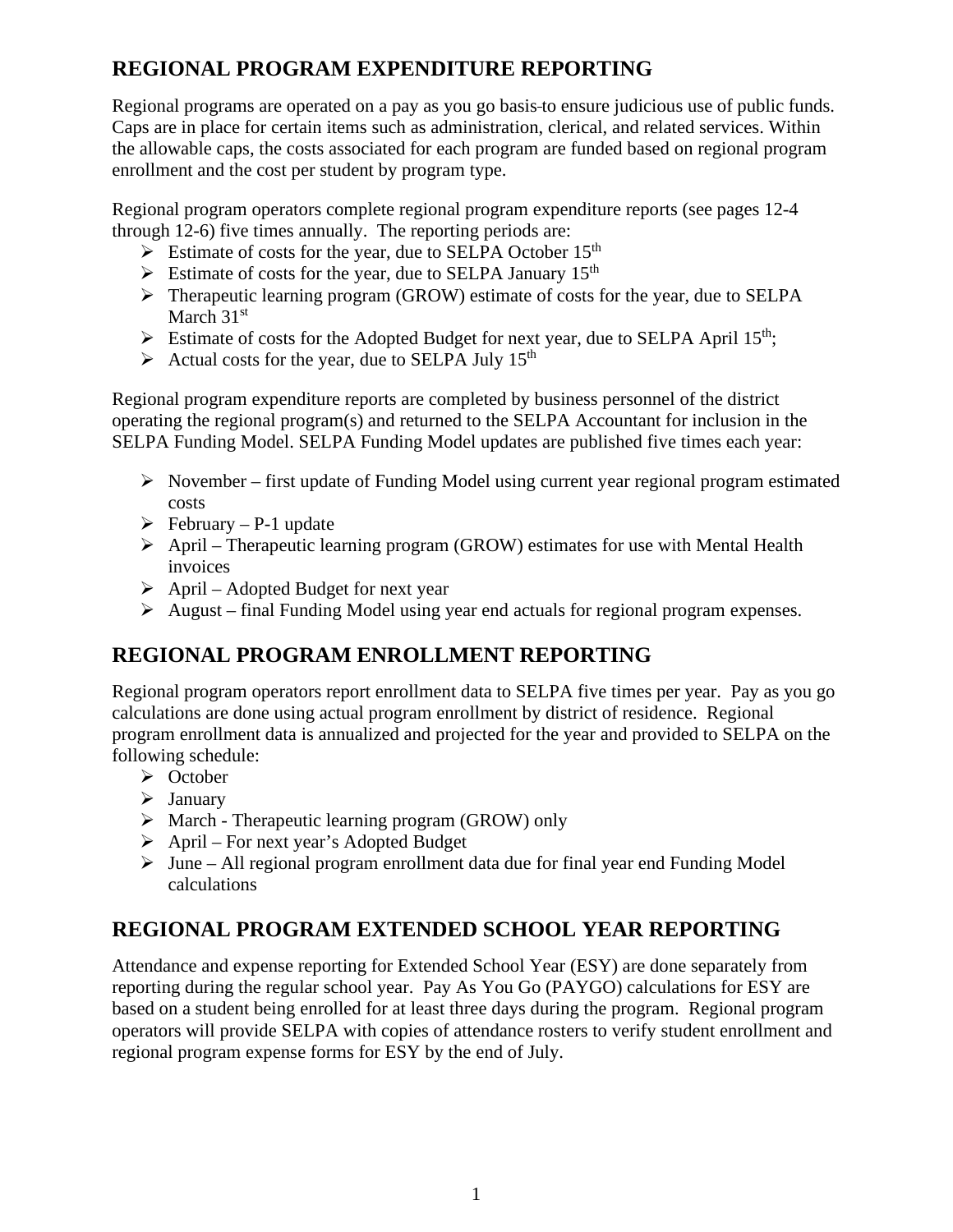#### **APPENDIX A Santa Barbara County SELPA Funding Plan Annual Event Schedule**

|                                                                                                                      |                             | <b>First Quarter</b>                     |                               | <b>Second Quarter</b> |                                                                                   | <b>Third Quarter</b>     |                                              | <b>Fourth Quarter</b>                                                     |  |                                                    |                                                                           |
|----------------------------------------------------------------------------------------------------------------------|-----------------------------|------------------------------------------|-------------------------------|-----------------------|-----------------------------------------------------------------------------------|--------------------------|----------------------------------------------|---------------------------------------------------------------------------|--|----------------------------------------------------|---------------------------------------------------------------------------|
|                                                                                                                      |                             | SELPA provides<br>Enrollment<br>Searches | Data due to<br>SELPA by:      |                       | SELPA provides<br>Enrollment<br>Searches                                          | Data due to<br>SELPA by: |                                              | Data due to SELPA<br>by:                                                  |  | <b>SELPA</b><br>provides<br>Enrollment<br>Searches | Data due to SELPA<br>by:                                                  |
| Event                                                                                                                |                             |                                          |                               |                       |                                                                                   |                          |                                              |                                                                           |  |                                                    |                                                                           |
| Regional Itinerant<br>VH, O&M, DHH, OT,<br>Pre-K Specialist                                                          | Enrollment                  | 3rd Friday of<br>October                 | October 31st                  |                       | 3rd Friday of<br>January                                                          | January 30th             |                                              |                                                                           |  | June 30th                                          | July 6th                                                                  |
| Adopted Budget                                                                                                       |                             |                                          |                               |                       |                                                                                   |                          |                                              | April 15th                                                                |  |                                                    |                                                                           |
| <b>Regional SDC</b><br>Mod-Severe Elem,<br>Mod-severe Second.,<br>DHH, Preschool,<br>Court and Comm.<br>TLP Level 1, | Enrollment                  |                                          | October 31st                  |                       | Operators provide<br>enrollment data<br>July $1st$ –<br>December 31 <sup>st</sup> | January 15th             | Operators provide year to<br>date enrollment | March 31st<br>TLP {GROW} only                                             |  | Operators<br>provide year to<br>date enrollment    | July 15th                                                                 |
| TLP Level 2                                                                                                          |                             |                                          |                               |                       |                                                                                   |                          |                                              |                                                                           |  |                                                    |                                                                           |
| <b>Adopted Budget</b>                                                                                                |                             |                                          |                               |                       |                                                                                   |                          |                                              | April 15th                                                                |  |                                                    |                                                                           |
| Program Cost<br>updates<br><b>Adopted Budget</b>                                                                     | Expenses                    |                                          | October 15th                  |                       |                                                                                   | January 15th             |                                              | March 31st<br>TLP {GROW} only<br>April 15th                               |  |                                                    | July 15th                                                                 |
|                                                                                                                      |                             |                                          |                               |                       |                                                                                   |                          |                                              |                                                                           |  |                                                    |                                                                           |
| <b>ESY Actual data</b>                                                                                               | Enrollment<br>&<br>Expenses |                                          | September<br>1 <sup>st</sup>  |                       |                                                                                   |                          |                                              |                                                                           |  |                                                    |                                                                           |
| Prior Year<br>Adjustments                                                                                            | Expenses                    |                                          | September<br>30 <sup>th</sup> |                       |                                                                                   |                          |                                              |                                                                           |  |                                                    |                                                                           |
|                                                                                                                      |                             |                                          |                               |                       |                                                                                   |                          |                                              |                                                                           |  |                                                    |                                                                           |
| AB602 CDE Exhibits                                                                                                   |                             |                                          |                               |                       |                                                                                   |                          | Feb                                          |                                                                           |  |                                                    | Mid- June-Early July                                                      |
|                                                                                                                      |                             |                                          |                               |                       |                                                                                   |                          |                                              |                                                                           |  |                                                    |                                                                           |
| <b>Funding Model</b><br>Updates                                                                                      |                             |                                          |                               |                       | <b>Nov</b>                                                                        |                          | Feb                                          | April                                                                     |  |                                                    | Aug                                                                       |
|                                                                                                                      |                             |                                          |                               |                       | Calculated with<br>prior year P-2 ADA                                             |                          | Calculated with prior year<br>P-2 ADA        | Adopted Budget for<br>next year. Calculated<br>with prior year P-2<br>ADA |  |                                                    | Actuals calculated<br>with greater of<br>current or prior year<br>P-2 ADA |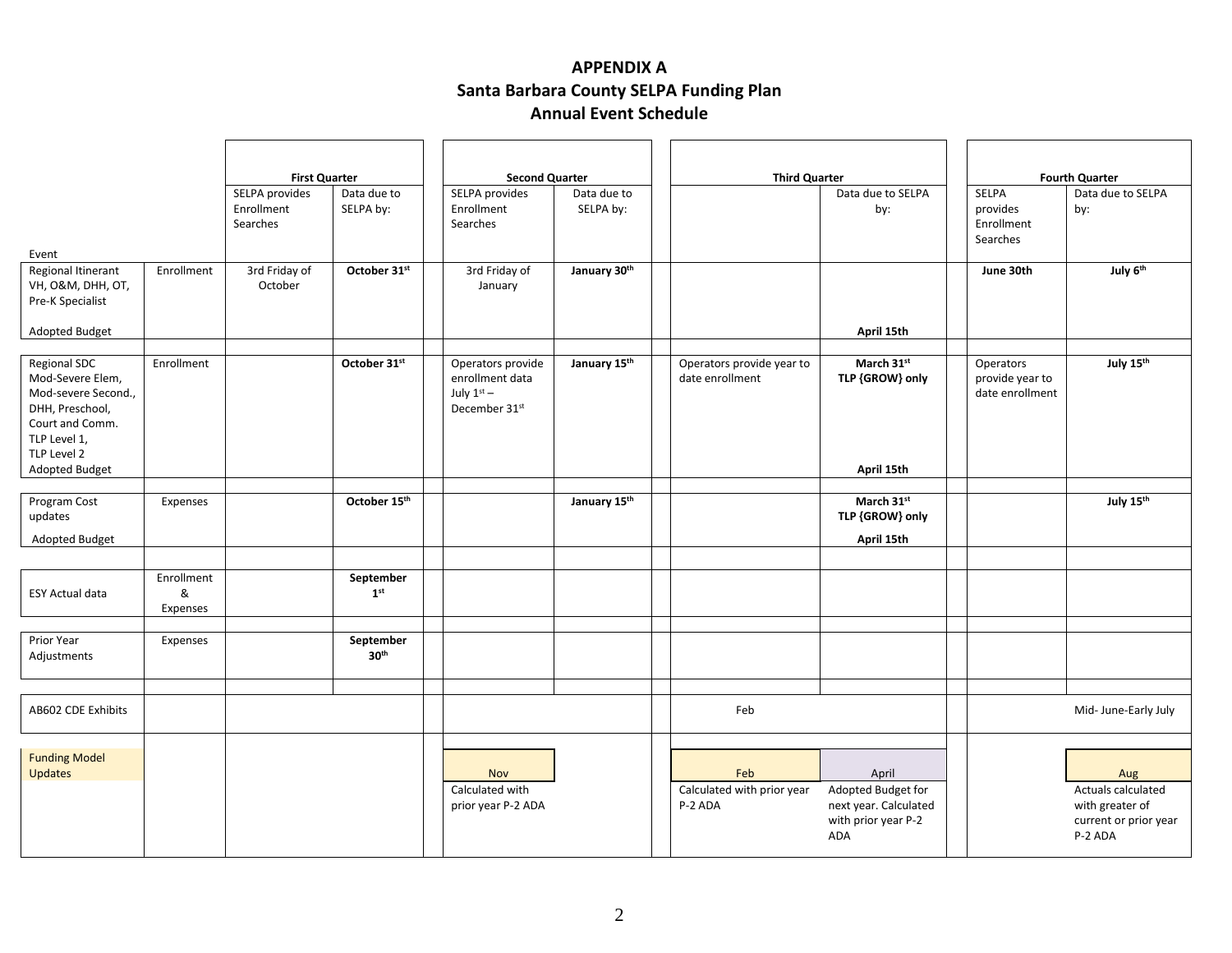#### **REGIONAL PROGRAM REPORTING DUE DATES**

#### **CALENDAR OF REGIONAL PROGRAM ITEMS DUE TO SELPA THROUGHOUT THE YEAR**

| <b>Month</b>     |                                                                                                         | <b>Item</b>                                                                                                 | Sent to:                               | Due to SELPA                                               | <b>Return Data To:</b> |
|------------------|---------------------------------------------------------------------------------------------------------|-------------------------------------------------------------------------------------------------------------|----------------------------------------|------------------------------------------------------------|------------------------|
| July             | $\ast$<br>Final grant award expenditure data<br>collected for PY grant awards (PL<br>94-142, preschool) |                                                                                                             | Fiscal                                 | August 1st -<br>SELPA will send<br>memo to collect<br>data | Margaret               |
|                  | $\ast$                                                                                                  | Itinerant actual enrollment data for<br>the entire year.                                                    | Fiscal                                 | July 6th                                                   | Kim                    |
|                  | $\ast$                                                                                                  | SDC actual enrollment data for the<br>entire year.                                                          | Fiscal                                 | July 15th                                                  | Kim                    |
|                  | $\ast$                                                                                                  | Regional program expense reports<br>with actuals for the year                                               | <b>Fiscal/SPED</b><br>Director         | July 15th                                                  | Kim                    |
|                  | $\ast$                                                                                                  | Final YE Funding Model sent out<br>by SELPA for YE accruals                                                 | <b>Fiscal/SPED</b><br><b>Directors</b> | <b>Early August</b>                                        | <b>NA</b>              |
| <b>August</b>    | $\ast$                                                                                                  | Regional program ESY Attendance<br>Rosters and expense reports                                              | Fiscal/SPED<br>Director                | September 1st                                              | Kim                    |
| <b>September</b> | $\ast$                                                                                                  | Excess Cost report due to SELPA                                                                             | Fiscal                                 | September 15th                                             | Kim                    |
|                  | $\ast$                                                                                                  | SEMB, SEMA and Table 8 Reports                                                                              | Fiscal                                 | <b>Early September</b>                                     | Kim                    |
|                  | $\ast$                                                                                                  | <b>Subsequent Year Tracking</b>                                                                             | Fiscal                                 | <b>Early September</b>                                     | Kim                    |
|                  | $\ast$                                                                                                  | Regional Program staff list sent to<br>regional operators to update with<br>staff and FTE information       | <b>SPED Directors</b>                  | Mid-September                                              | Margaret               |
|                  | $\ast$                                                                                                  | Prior year Regional Program<br><b>Expenses Adjustments</b>                                                  | <b>Fiscal/SPED</b><br>Director         | September 30th                                             | Kim                    |
|                  | $\ast$                                                                                                  | Regional Program Expense reports<br>estimated for current year                                              | Fiscal/SPED<br>Director                | October 15th                                               | Kim                    |
| <b>October</b>   | $\ast$                                                                                                  | Regional enrollment data<br>annualized and projected for<br>current year.                                   | Fiscal                                 | October 31st                                               | Kim                    |
|                  | $\ast$                                                                                                  | <b>Current Year Funding Model</b>                                                                           | Fiscal/SPED<br>Directors               | N/A                                                        | N/A                    |
|                  | $\ast$                                                                                                  | Memo requesting program<br>reduction due to less than 60%<br>enrollment (SELPA Policy 3204 -<br>Recommended | <b>SPED Directors</b>                  | January 1st                                                | Margaret               |
| <b>January</b>   | $\ast$                                                                                                  | <b>Staffing Levels for Regional</b><br>Programs                                                             |                                        |                                                            | Margaret               |
|                  | $\ast$                                                                                                  | Memo requesting mid-year data for<br>grant awards (PL 94-142,<br>preschool)                                 | Fiscal                                 |                                                            | Margaret               |
|                  | $\ast$                                                                                                  | Memo requesting updated housing<br>costs for off campus sites                                               | <b>CEO</b> Fiscal                      | January 15th                                               | Kim                    |
|                  | $\ast$                                                                                                  | Regional SDC Enrollment data<br>annualized and projected for<br>current year                                | Fiscal                                 | Jan 15th                                                   | Kim                    |